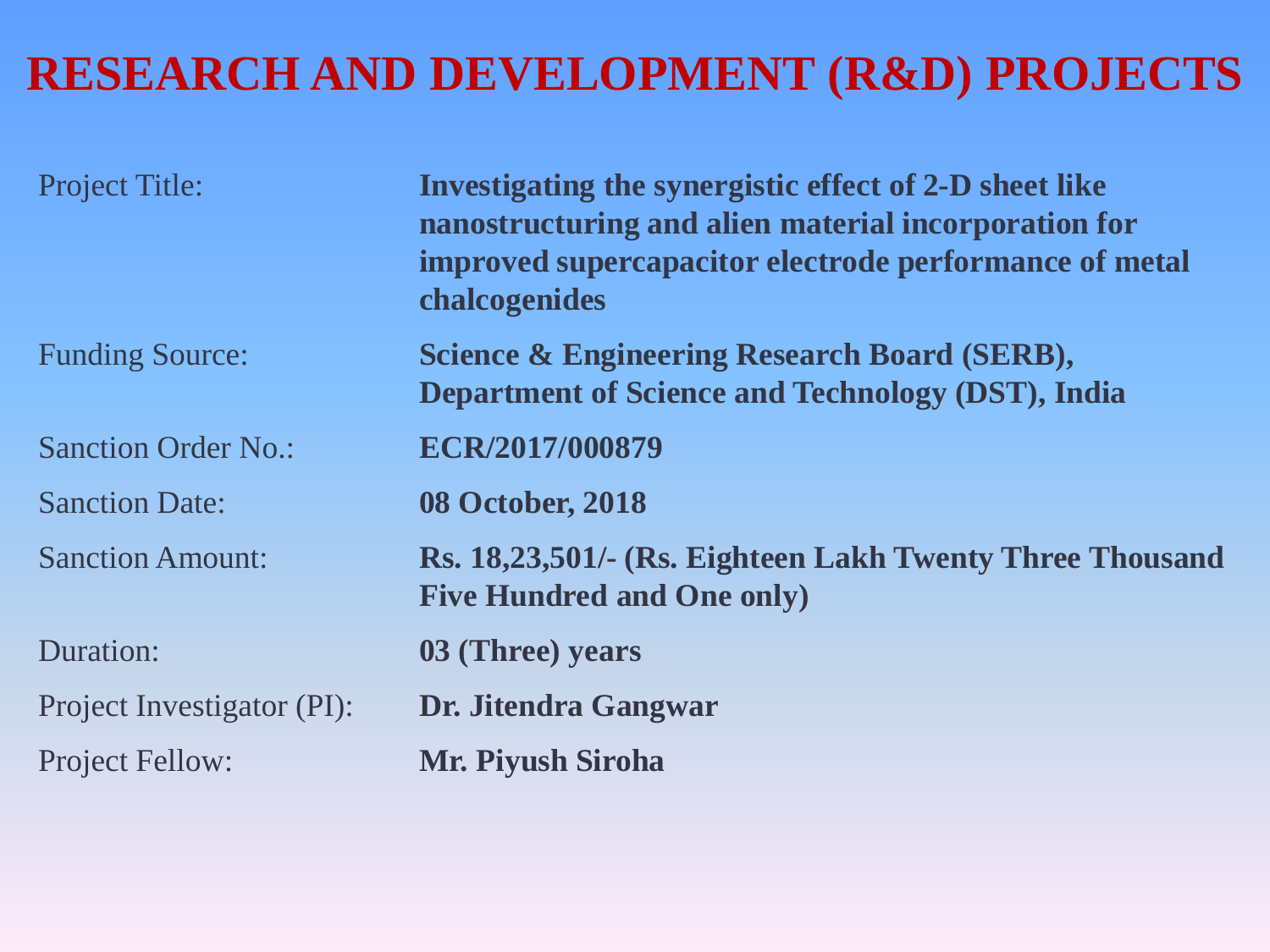**RESEARCH AREA** 

- o **Experimental Condensed Matter Physics,**
- o **Theoretical Modeling by VESTA software.**

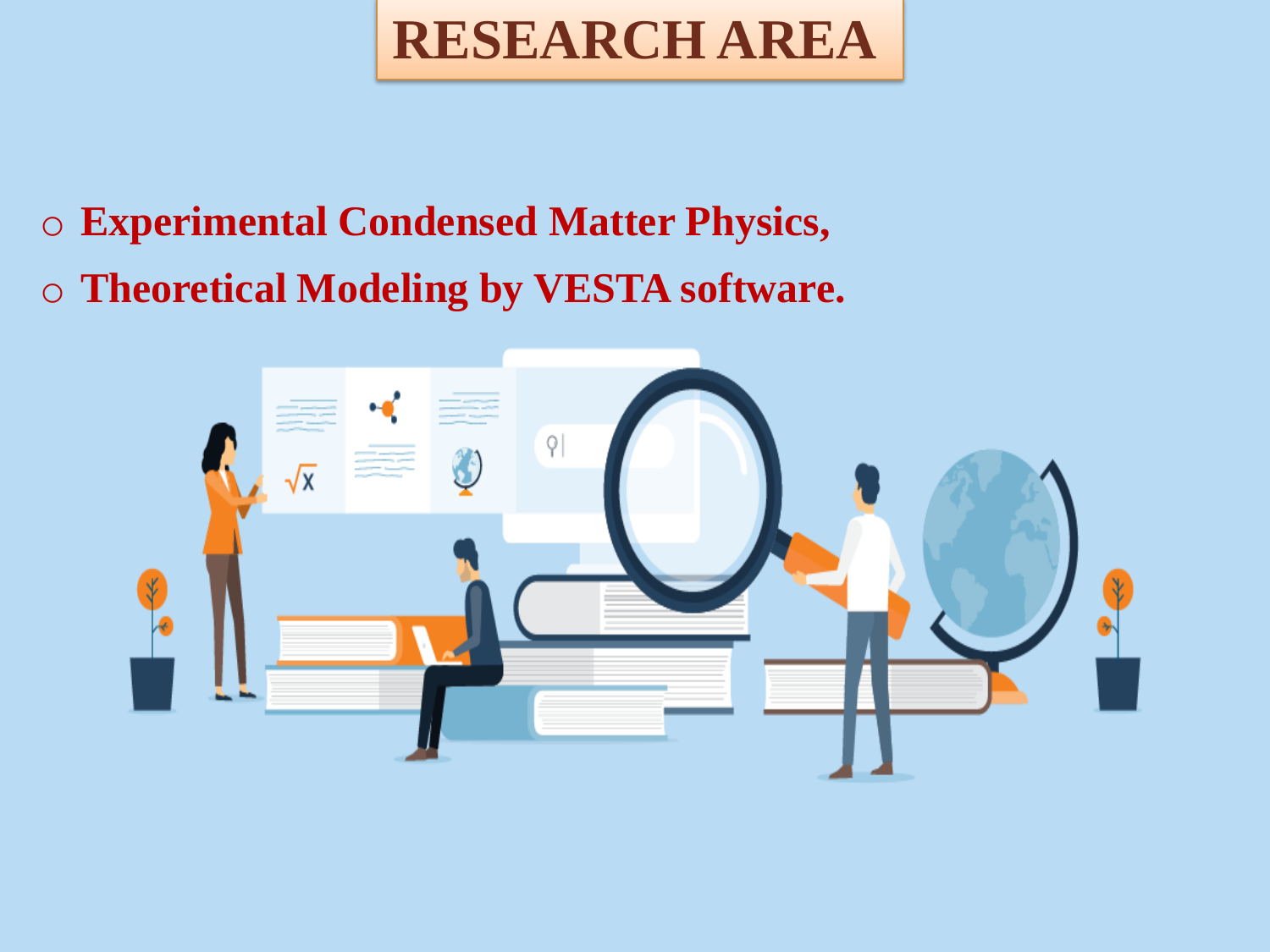## **Equipments Available**

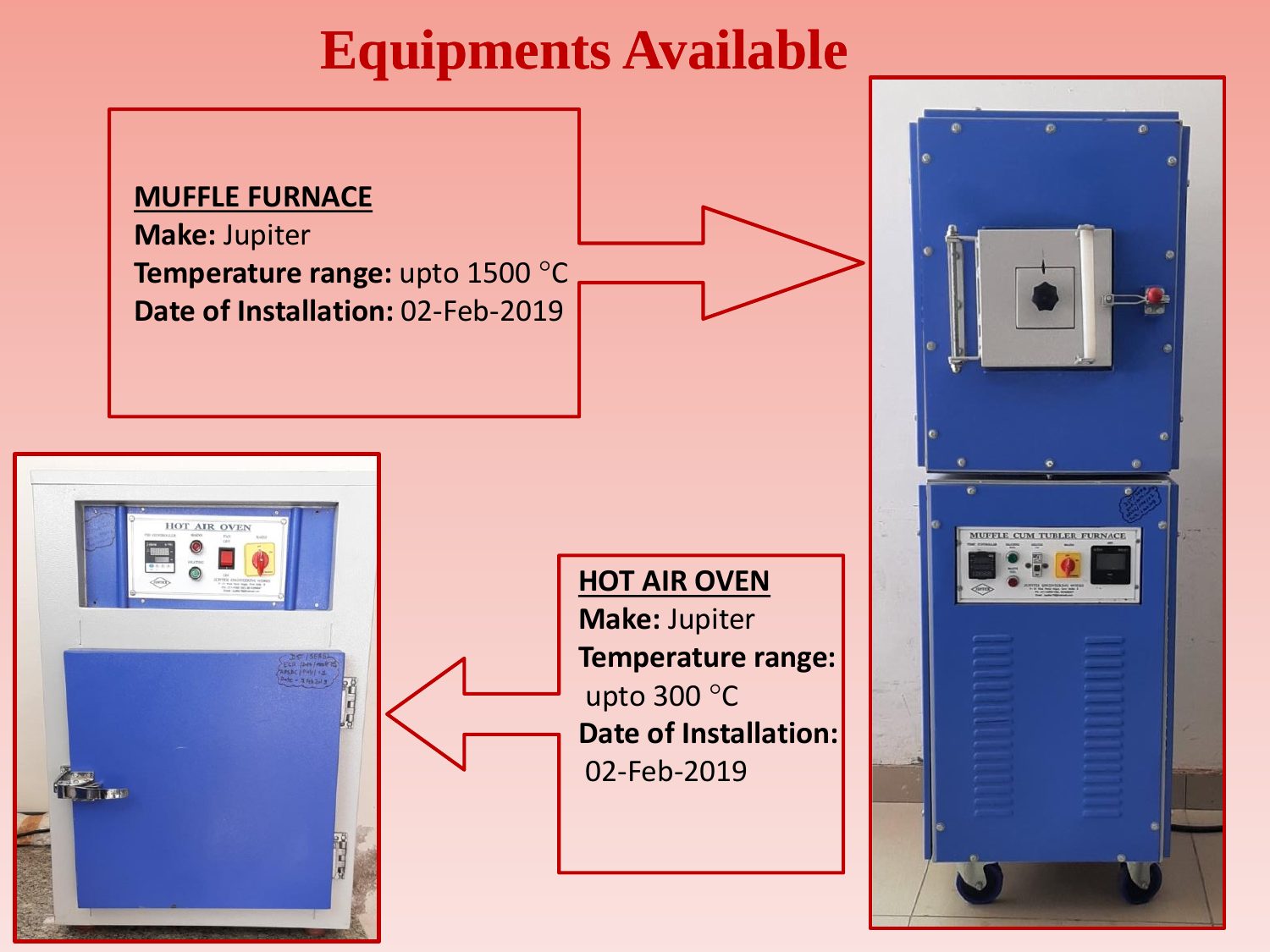## **Equipments Available**

#### **MAGNETIC STIRRER**

**Make:** REMI **Temperature range:** upto 150 °C **Revolution per Minute (RPM):** 2000 **Date of Installation:** 29-Apr-2019







#### **HOT PLATE Make:** Jupiter **Temperature range:** upto 250 °C **Date of Installation:** 02-Feb-2019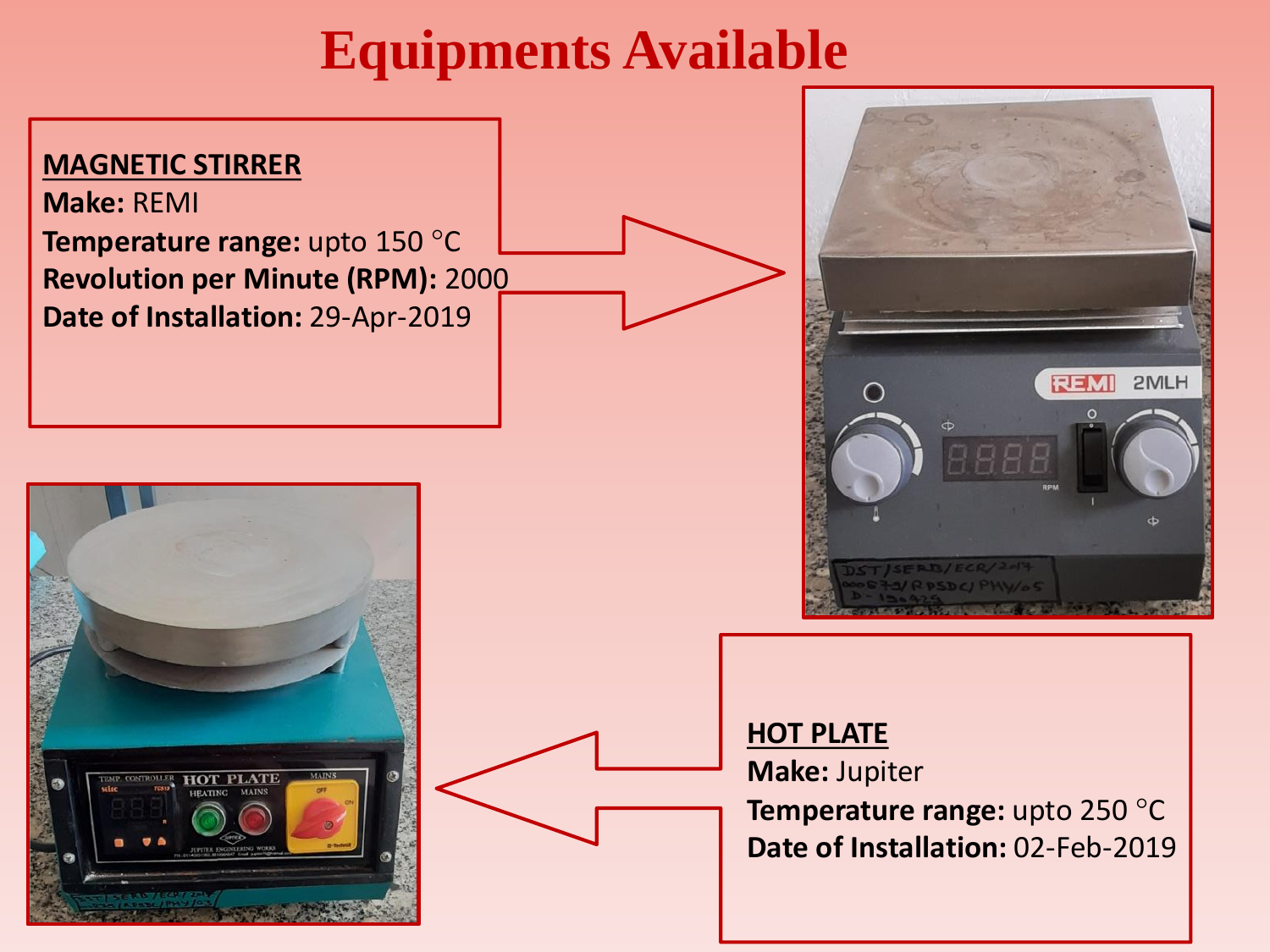## **Equipments Available**

#### **Precision Balance**

**Make:** Panacea (A&D Japan Make) **Model:** FX-300 GD **Capacity:** 320 gm **Resolution:** 0.001 gm





#### **pH meter**

**Make:** EUTECH **Model:** PH tutor - i **Range:** 0.00 to 14.00 **Resolution:** 0.01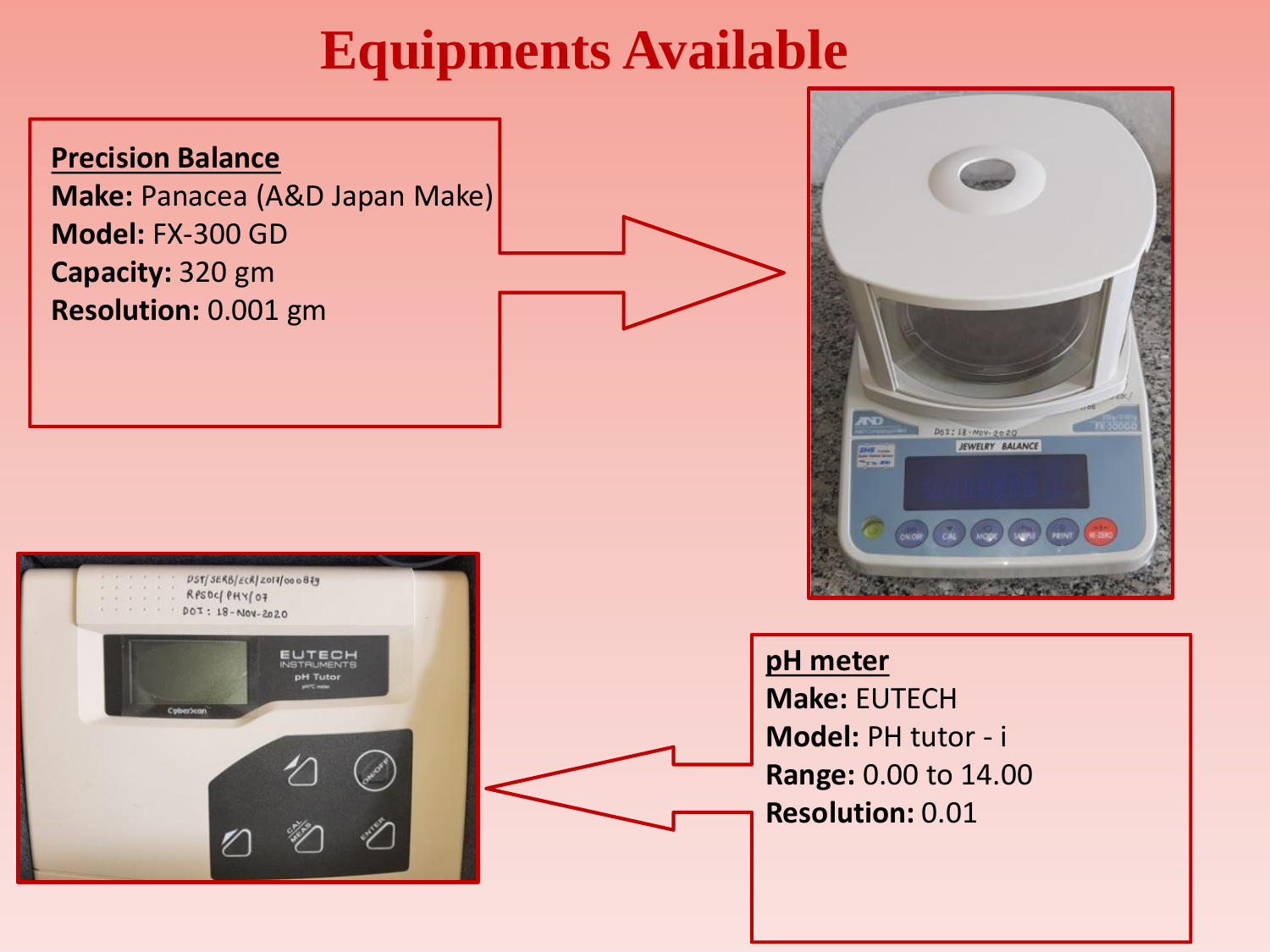# **Chemicals available**

ALUMINIUM NITRATE

 $\begin{picture}(120,10) \put(0,0){\line(1,0){10}} \put(15,0){\line(1,0){10}} \put(15,0){\line(1,0){10}} \put(15,0){\line(1,0){10}} \put(15,0){\line(1,0){10}} \put(15,0){\line(1,0){10}} \put(15,0){\line(1,0){10}} \put(15,0){\line(1,0){10}} \put(15,0){\line(1,0){10}} \put(15,0){\line(1,0){10}} \put(15,0){\line(1,0){10}} \put(15,0){\line($ 

**NKI** 

 $\Diamond \diamondsuit \diamondsuit \diamondsuit \diamondsuit$ 

Callway<br>Ammeri<br>Kolufian

48.872

NILE

**UN 2672** 

**MONIA SOLUT** 

**Var.2010** 

 $\begin{picture}(160,170) \put(0,0){\line(1,0){10}} \put(10,0){\line(1,0){10}} \put(10,0){\line(1,0){10}} \put(10,0){\line(1,0){10}} \put(10,0){\line(1,0){10}} \put(10,0){\line(1,0){10}} \put(10,0){\line(1,0){10}} \put(10,0){\line(1,0){10}} \put(10,0){\line(1,0){10}} \put(10,0){\line(1,0){10}} \put(10,0){\line(1,0){10}} \put(10,0){\line$ 

| <b>Name of Chemicals</b> |                                                                                                                         |                   |
|--------------------------|-------------------------------------------------------------------------------------------------------------------------|-------------------|
|                          | 1. Methanol (CH <sub>3</sub> OH)                                                                                        | 3L                |
|                          | 2. Ethanol $(C_2H_5OH)$                                                                                                 | 3L                |
|                          | 3. Sodium Hydroxide Pellets (NaOH)                                                                                      | 500 <sub>mg</sub> |
|                          | 4. Ammonia Solution (NH <sub>4</sub> OH)                                                                                | 2L                |
|                          | 5. Hydrazine Hydrate (N2H4.H2O)                                                                                         | 500ml             |
|                          | 6. Ammonium Molybdate Tetrahydrate ((NH <sub>4</sub> ) <sub>6</sub> Mo <sub>7</sub> O <sub>24</sub> .4H <sub>2</sub> O) | 500gm             |
|                          | 7. Sodium Molybdate Dihydrate (NaMoO <sub>4</sub> .2H <sub>2</sub> O)                                                   | <b>100gm</b>      |
|                          | 8. Aluminium Nitrate Nonahydrate (Al(NO <sub>3</sub> ) <sub>3</sub> .9H <sub>2</sub> O)                                 | 500gm             |
|                          | 9. Thioacetamide $(C_2H_2NS)$                                                                                           | <b>200gm</b>      |
|                          | 10. Polyvinylpyrrolidone (C <sub>6</sub> H <sub>q</sub> NO)                                                             | 1kg               |
|                          | 11. Citric acid anhydrous $(C_6H_8O_7)$                                                                                 | 1kg               |
|                          | 12. Se Powder (Se)                                                                                                      | <b>100gm</b>      |
|                          | 13. Tungsten Hexachloride (WCl <sub>6</sub> )                                                                           | 100gm             |
|                          | 14. Thiourea ( $CH_4N_2S$ )                                                                                             | <b>500gm</b>      |

===============================================================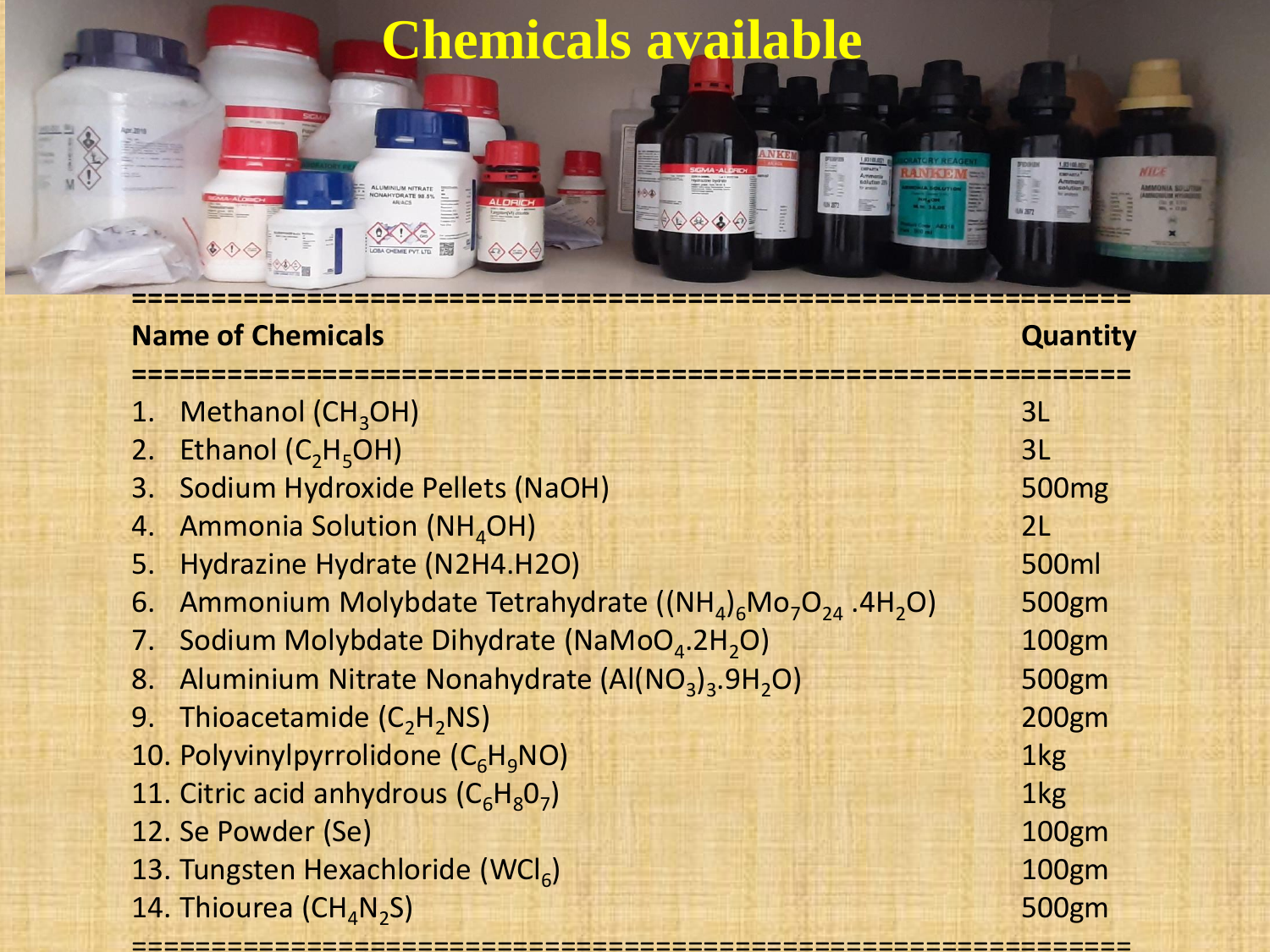## **RESEARCH**

| <b>Name of Faculty</b>    | <b>Research Areas</b>                                                        | <b>No. of Publications</b> | <b>Conferences/Seminars</b> |                 |
|---------------------------|------------------------------------------------------------------------------|----------------------------|-----------------------------|-----------------|
|                           |                                                                              |                            | <b>International</b>        | <b>National</b> |
| <b>Dr. Davender Singh</b> | Nanomaterials, Solid<br><b>State Physics and</b><br><b>Materials Science</b> | 29                         | 08                          | 16              |
| Dr. Jitendra Gangwar      | Nanoscience and<br>Nanotechnology                                            | 21                         | 10                          | 09              |
| Dr. Jitendra Kumar        | <b>Gas Sensor and DNA</b><br>Replication                                     | 08                         | 03                          | 04              |
| Dr. Rajni Bansal          | Nanomagnetism and<br><b>Spintronics</b>                                      | 06                         | 05                          | 02              |
| Dr. Jyoti Yadav           | Nanoscience and<br>Nanotechnology                                            | 10                         | 09                          | 06              |
| Dr. Kavita                | <b>Theortical Nuclear</b><br><b>Physics</b>                                  | 04                         | 16                          | 00              |
| Mr. Naveen Kumar          | <b>Nanomaterials</b>                                                         | 03                         | 03                          | 02              |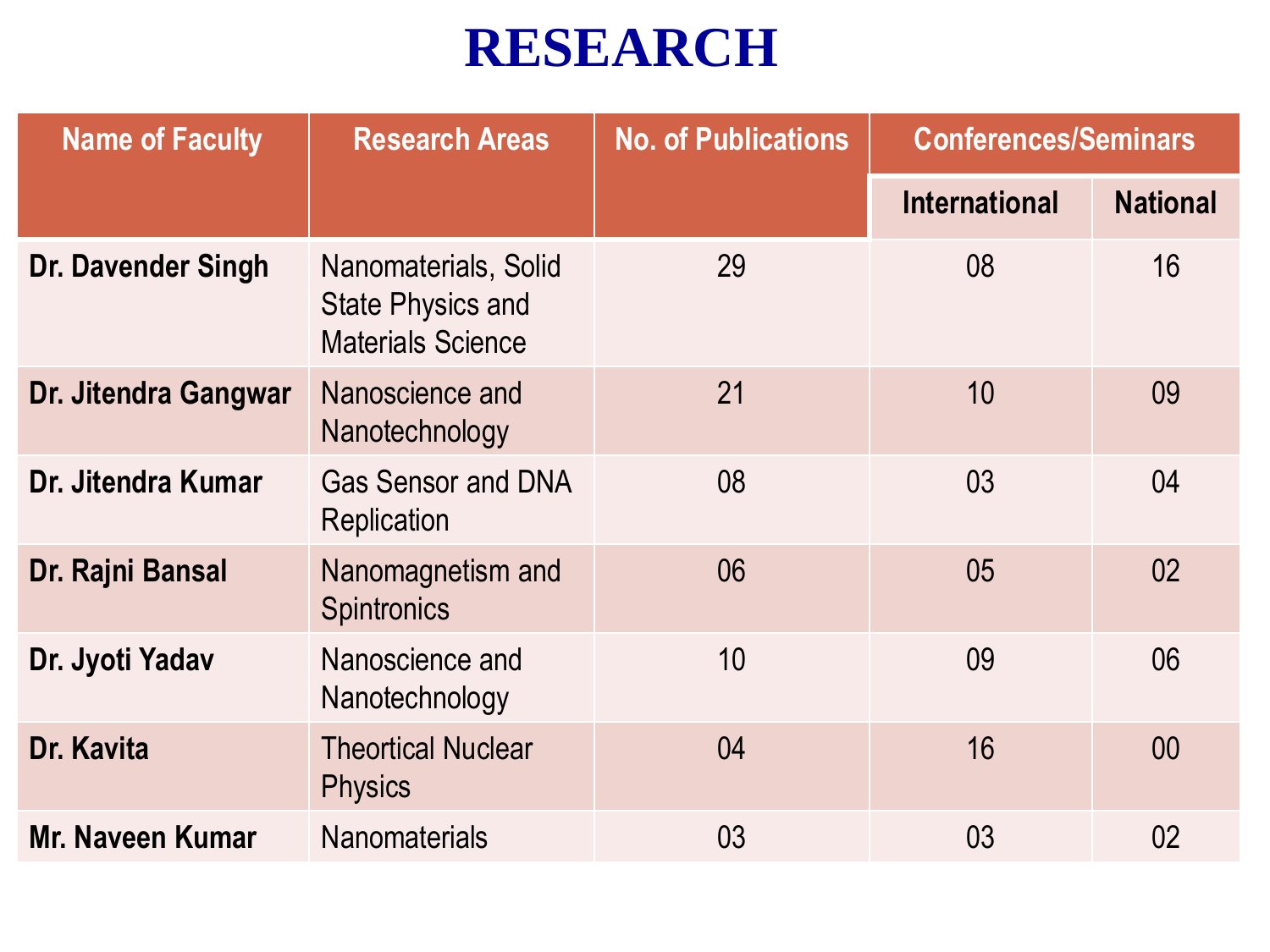

- **1. Manjeet Kumar** and Mahesh Kumar Yadav, Enhancemence the Network Life Time by improved Teen Protocol in WSN, *International Journal for Technological Research in Engineering*, **2**, 2636-2638, (2015). Impact factor (I.F.): 4.62.
- **2. Rajni Bansal**, N. Chowdhury, and P. K. Muduli, Proximity effect induced enhanced spin pumping in Py/Gd at room temperature, *Applied Physics Letters*, **112**, 262403, (2018). I.F.: 3.495.
- **3. Rajni Bansal**, A. Kumar, N. Chowdhury, N. Sisodia, A. Barvat, A. Dogra, P. Pal and P. K. Muduli, Extrinsic spin-orbit coupling induced enhanced spin pumping in few-layer  $MoS_2/Py$ , Journal of Magnetism and Magnetic Materials, 476, 337-341 (2019). I. F.: 3.046.
- 4. A. Kumar, **Rajni Bansal**, S. Chaudhary and P. K. Muduli, Large spin current generation by the spin Hall effect in mixed crystalline phase Ta thin films, Physical Review B, **98**, 104403, (2018). I. F.: 3.836.
- 5. M. Shahabuddin, A. Sharma, **Jitendra Kumar**, M. Tomar, A. Umar and V. Gupta, Metal clusters activated SnO<sub>2</sub> thin film for low level detection of NH<sub>3</sub> gas, *Sensors and Actuators B: Chemical*, **194**, 410-418 (2014). I. F.: 5.667.
- **6. Jitendra Kumar**, M. Shahabuddin, A. Singh, S. P. Singh, P. Saini, S. K. Dhawan and V. Gupta, Highly sensitive chemo-resistive ammonia sensor based on dodecyl benzene sulfonic acid doped polyaniline thin film, *Science of Advanced Materials*, **6**, 1-8, (2014). I. F.: 1.318.
- 7. R. A. Zargar, S. Chackrabarti, M. Shahabuddin, **Jitendra Kumar**, M. Arora, A. K. Hafiz, Novel composites of  $Zn_{1-x}Cd_xO$  (x = 0, 0.05, 0.1) thick films for optoelectronic device application, *Journal of Materials Science: Materials in Electronics*, **26**, 10027-10033, (2015). I. F.: 2.324.